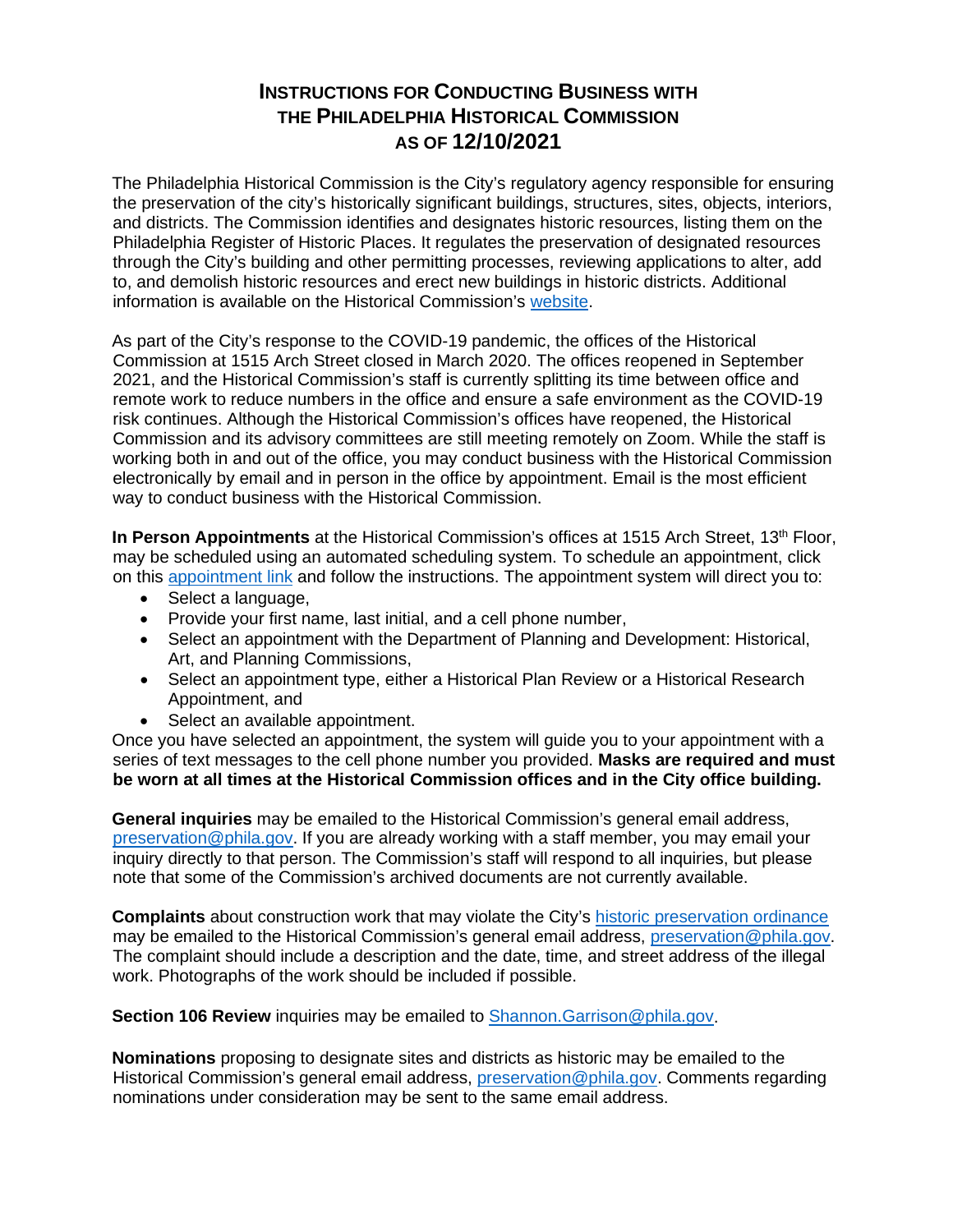**Applications** for approval of proposed construction work fall into several categories.

If the Historical Commission has already approved your construction project and you are seeking **approval of details**, like window shop drawings, email your request with supporting materials to the Historical Commission's general email address, [preservation@phila.gov,](about:blank) or directly to a staff member if you are already working with that person. Follow the guidance below regarding submission.

If you are ready to submit for a **building permit** from the Department of Licenses & Inspections, please submit the application using [eCLIPSE,](about:blank) the City's electronic Commercial Licensing, Inspection and Permit Services Enterprise. The Historical Commission's staff is reviewing building permit applications with eCLIPSE. The staff will approve your application if possible, request amendments or additional information if needed, or refer it to the Historical Commission itself for review. During the eCLIPSE reviews, all communications between applicants and the Historical Commission's staff take place within eCLIPSE.

If you are seeking **guidance** regarding your proposed construction project, for example whether the work satisfies historic preservation standards or whether it can be approved administratively, email your submission materials to the Historical Commission's general email address, [preservation@phila.gov,](about:blank) or directly to a staff member if you are already working with that person. The submission requirements are specified below.

The Historical Commission's staff reviews and approves most applications without referral to the Commission itself, the 13-member appointed body. However, some applications propose construction work that exceed the staff's authority to review, which is defined in Section 6.10 of the Commission's *[Rules & Regulations](about:blank)*. When applications exceed the staff's authority, the staff refers them to a two-step review process conducted at public meetings. First, the Architectural Committee, a technical advisory committee, reviews the applications and formulates nonbinding recommendations to the Historical Commission. Second, the Commission reviews the applications and recommendations and renders decisions. The Historical Commission and Architectural Committee are currently meeting remotely on Zoom.

Applications for review by the Historical Commission and Architectural Committee as well as requests for guidance on proposed construction projects should include the following information in a file or files in Adobe pdf format. The file(s) should be emailed as attachments if they are smaller than 10MB. For larger files, use a file transfer utility like WeTransfer or DropBox.

- For a formal review, please include this information on a building permit application form. For guidance, a building permit application form is not necessary, but the information must be provided.
	- o The street address of the property in question.
	- o The name, email address, telephone number, and mailing address of the applicant or person responsible for the project. If multiple people are responsible for the project, contact information for all involved should be provided.
	- o The name(s) of the property owners.
- A description of the proposal including the reason for undertaking the work. The description should provide any information not available in the architectural drawings and other documents, for example phasing of work, description of materials, etc.
- Photographs of the subject property documenting the primary facades and areas within the scope of work, the visibility of the work area from public rights-of-way, and the context. Photographs should be labeled with the address and date.
- Architectural plans and/or other graphic documentation detailing the proposal. The documents should comply with Section 6.7 and other applicable sections of the